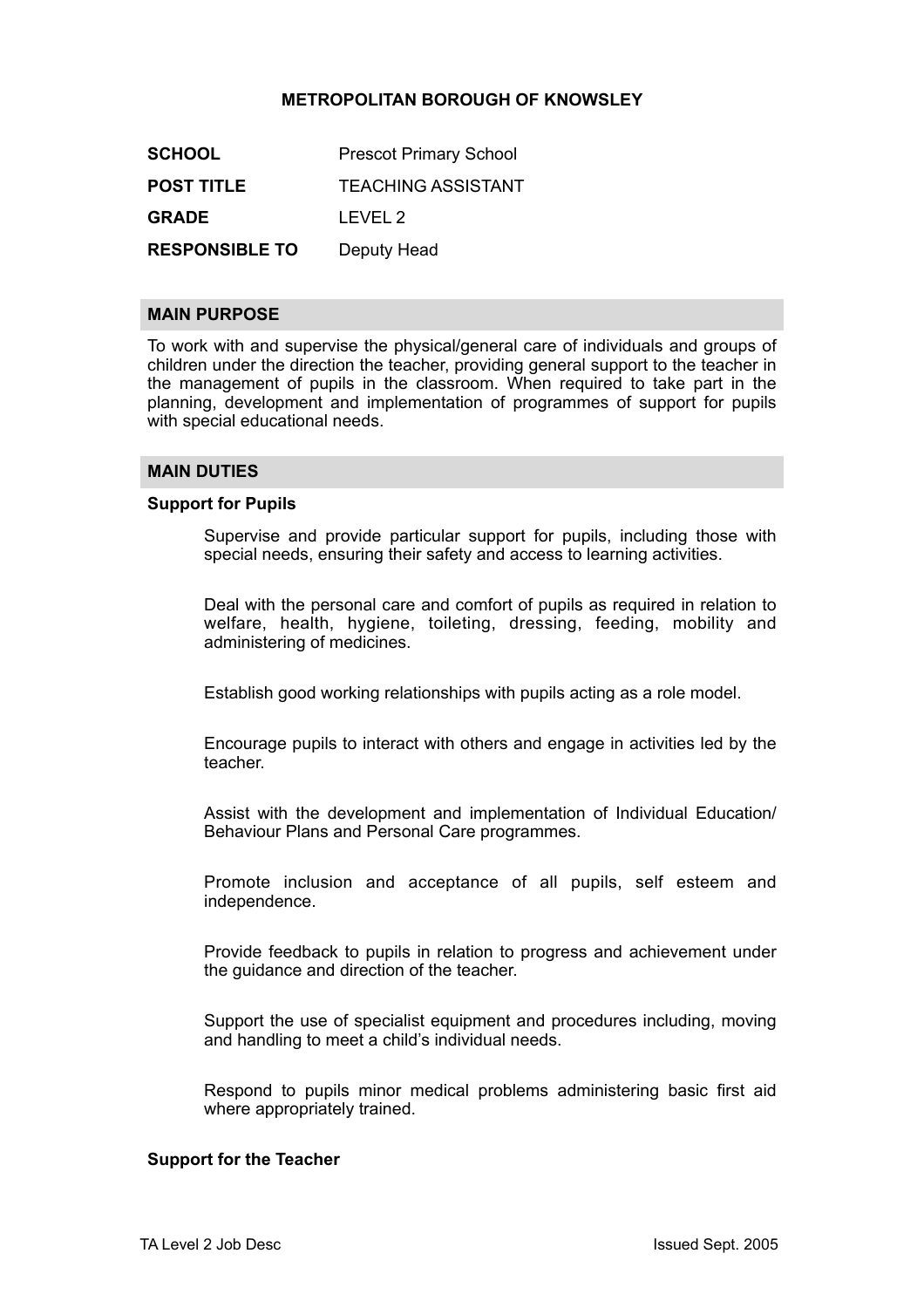Create and maintain a purposeful, orderly and supportive environment in accordance with lesson plans.

In liaison with the teacher, utilise strategies to support pupils in achieving learning goals.

Assist with the display of children's work.

Provide detailed and regular feedback to teachers on pupils' achievements and progress in agreed format.

Promote good pupil behaviour, dealing promptly with conflict and incidents and encouraging pupils to take responsibility for their own behaviour in line with established school policy.

Provide clerical/administrative support (e.g. photocopying, word processing, filing, collecting money etc.)

Undertake routine tests and invigilate exams and undertake routine marking of pupils' work.

Establish constructive relationships with parents/carers.

Undertake pupil record keeping as requested.

To contribute to the review of pupils' needs.

Be involved in the planning, development and implementation of programmes of support for pupils with special educational needs.

To escort pupils as necessary and assist in movement around the school.

#### **Support for the Curriculum**

Provide support for structured and agreed learning activities/learning programmes, taking into consideration pupils learning styles.

Support Literacy/Numeracy programmes (e.g. Springboard, AL, FLS), recording achievements and progress and providing appropriate reports and feedback for the teacher.

Support the use of ICT in learning activities and develop pupils' competence and independence in its use.

Prepare, maintain and use equipment/resources required to meet the lesson plans/relevant learning activity and assist pupils in their use.

#### **Support for the School**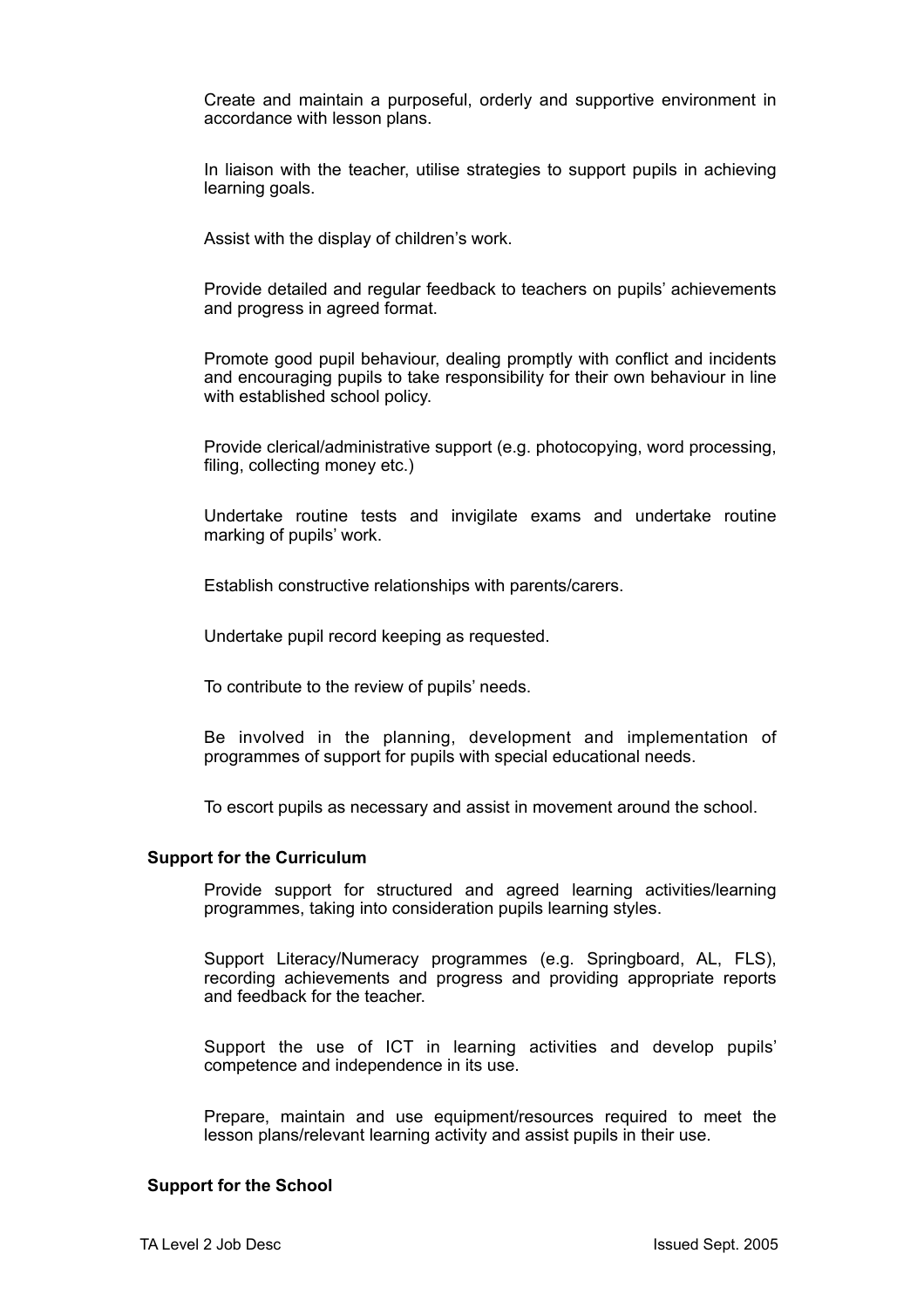To be aware of and comply with school policies and procedures relating to child protection, health, safety and security, confidentiality and data protection, reporting all concerns to an appropriate person.

Contribute to the school ethos, aims and development/improvement plan.

Be aware of and support difference and ensure all pupils have equal access to opportunities to learn, develop and feel valued, respecting their social, cultural, linguistic, religious and ethnic background.

Work as part of a team appreciating and supporting the role of other people in the team.

Attend and participate in meetings as required.

Assist with the supervision of pupils out of lesson times, including before and after school, if appropriate, and within working hours.

Undertake personal development through training and other learning activities including performance management as required.

Accompany teaching staff and pupils on visits, trips and out of school activities as required.

Assist with the organisation, routines and upkeep of the wider learning environment.

**Note** This is not a comprehensive list of all tasks which may be required of the postholder. It is illustrative of the general nature and level of responsibility of the work to be undertaken, commensurate with the grade.

# **Personal Attributes**

# **Communication & Influence**

Actively listens to what others have to say and gains support for own opinion. Asks open questions and ensures that there is no confusion or ambiguity to the listener. Ensures own case is consistent when seeking support.

#### **Team working**

Demonstrates a non-judgemental approach to the values, views and needs of others. Sees other people's point of view and encourages and respects views that are different from own. Takes time to get to know people and how they operate.

#### **Organisational Awareness**

Keeps up to date on changes / new developments in own and other areas of the schools activities and their impact on the schools performance.